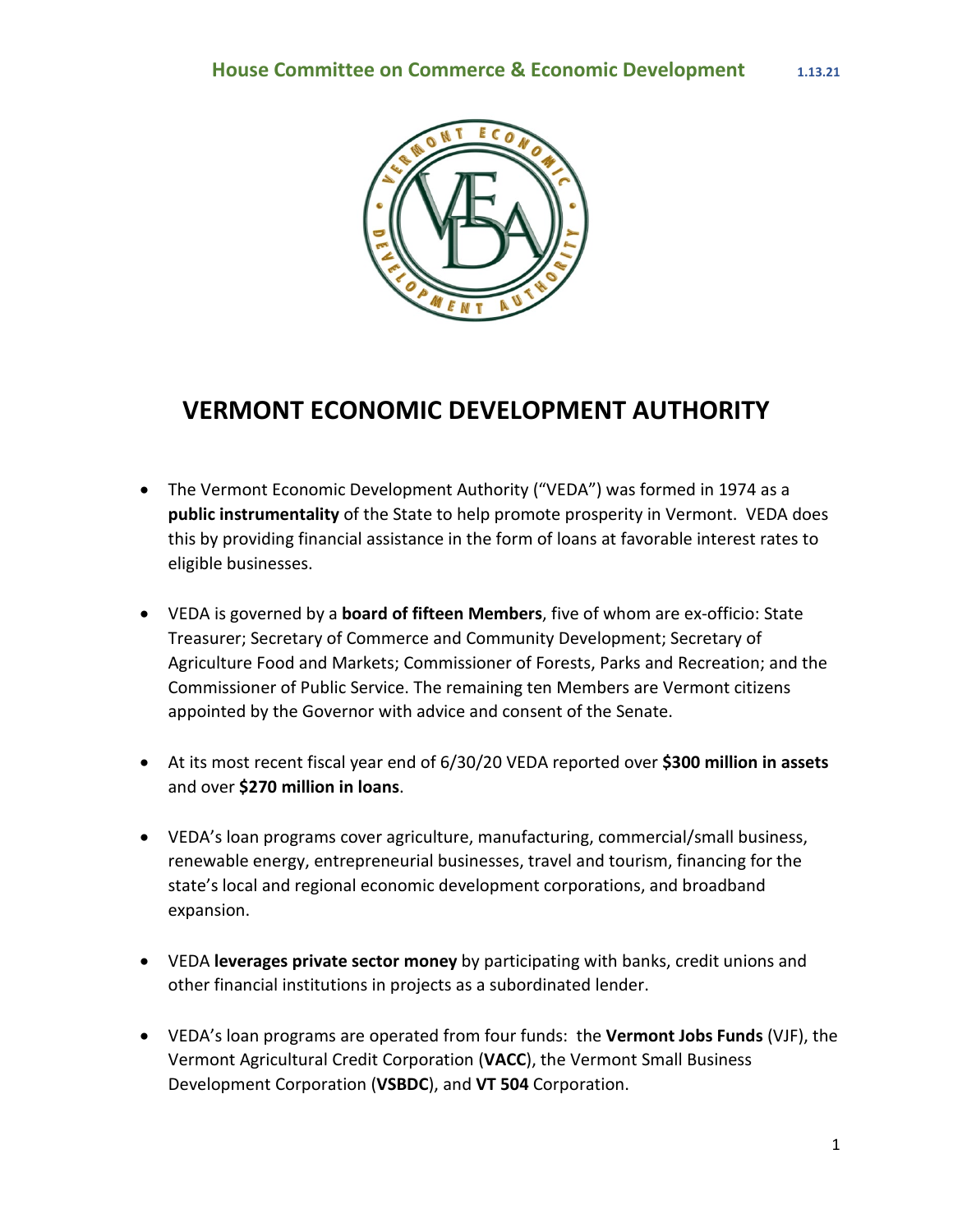- VEDA, through VT 504, originated over 307 SBA **Paycheck Protection Program** loans (PPP loans) last year for \$12.3 million in aggregate and is again participating in the next round of PPP funds available with the CARES Act extension.
	- o The largest concentration of VEDA's PPP loans went to the agriculture sector with 97 loans totaling \$2.1 million; the second largest concentration was the accommodation and food services sector with 32 loans totaling \$1.0 million. VEDA's PPP borrowers reported aggregate jobs on their applications of 1,652 and aggregate average monthly payroll of \$4.9 million.
- VEDA also **manages several loan programs in a fiduciary capacity for the State**. At 6/30/20 VEDA was servicing over \$37 million in loans in these programs.
- **VEDA borrows from banks** to fund its lending operations.
- VEDA receives financial support from the State in the form of a pledge of **Moral Obligation (MO)** and **appropriations for specific programs**.
	- o The State's **MO is used to enhance VEDA's credit** with its lenders. VEDA has \$181 million of MO authorized in statue, of which \$172.5 million was pledged and outstanding at FYE 6/30/20.
	- o **State appropriations** have been used for public policy initiatives and are used for interest-rate subsidies and loan loss reserves.
	- o VEDA received an appropriation of \$540,000 with the passage of H.513 (Act 79) to support loan loss reserves for the **Broadband Expansion Loan Program**.
	- o To date VEDA has approved **three loans totaling \$1.7 million** in commitments under the **Broadband program.**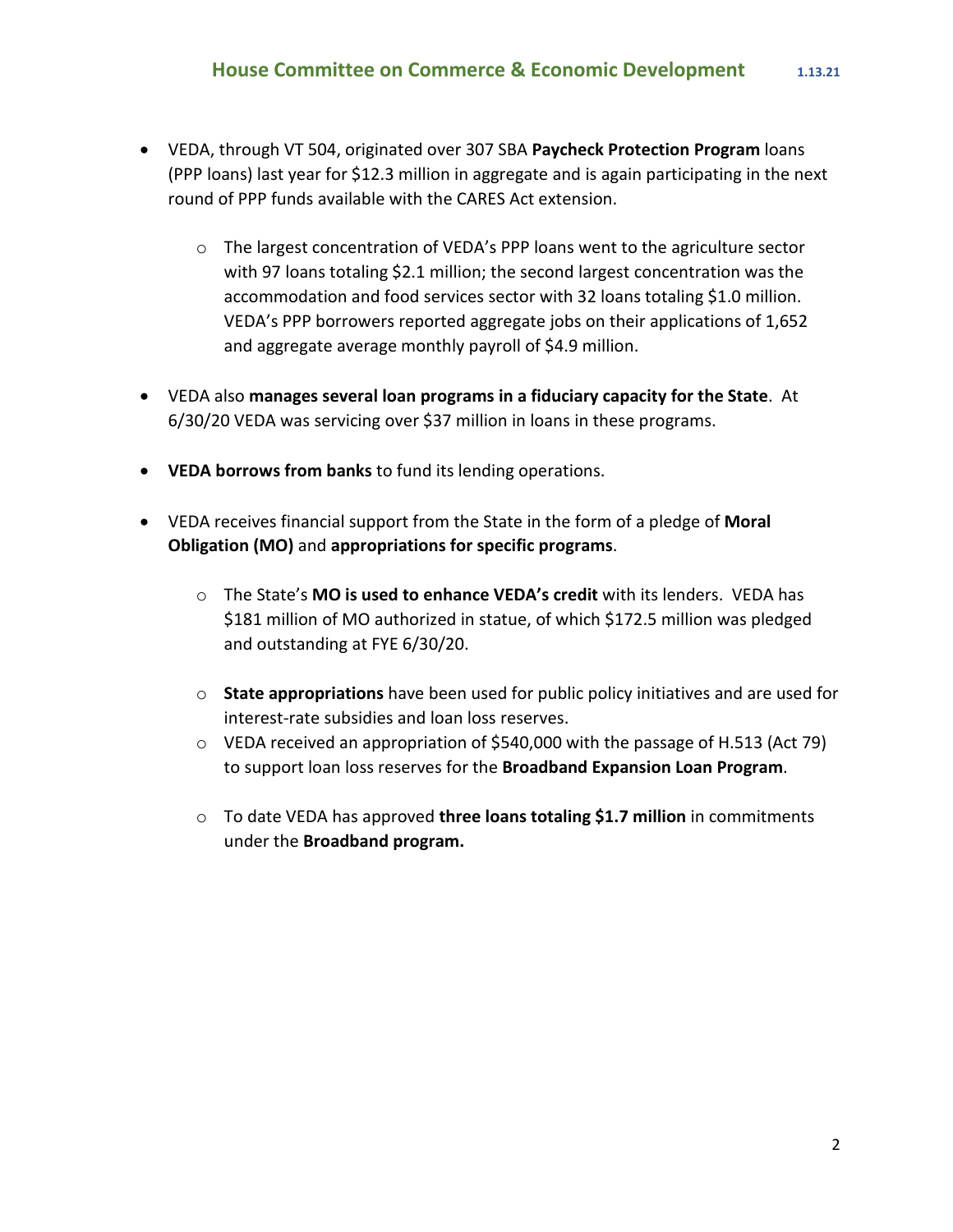## **VEDA Portfolio Composition as of 11/30/20:**